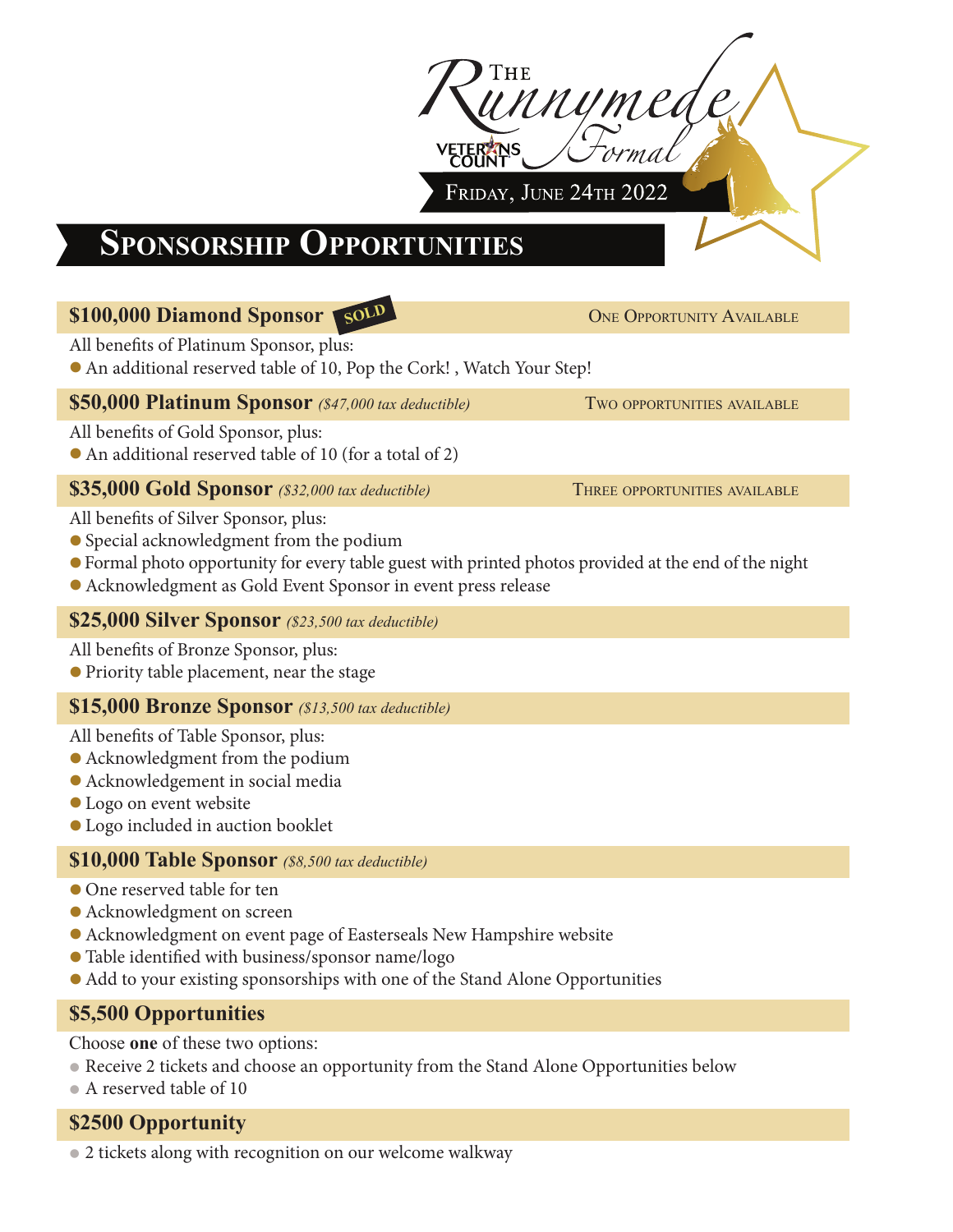# **The Runnymede Formal—Sponsorship Opportunities (Cont.)**

#### **Stand Alone Opportunities**

#### **Strike Up the Band! Orchestra Sponsor**

Our ten-piece orchestra will help guests dance the night away under the stars. Your logo will be featured on signage near the musicians.

#### **Welcome Walkway**

See and be seen! As guests arrive, your logo will be prominently placed on the path that leads toward the celebration.

#### **Pass me a Stogie! Cigar Bar Sponsor (Exclusive)**

Your logo will appear on branded cigar cutters, match books and ashtrays for those who wish to begin or end their night with a cigar.

#### **Parking Corral**

The horsepower is all under the hood at this corral, but your logo will be highly visible to all who park here!

# **Raise <sup>a</sup> Glass! Wine Sponsor (Exclusive) SOLD**

Your logo will be featured prominently on each wine bottle served at dinner.

# **Pop the Cork! Champagne Tower Sponsor (Exclusive) SOLD**

Your team will pop the cork and start the champagne tower flowing; photos will be taken and shared digitally with you after the event.

#### **Drink to Your Health! Cocktail Hour Sponsor**

Your logo will be featured on cocktail napkins provided to all guests who visit the cocktail tent.

#### **Life is Sweet Dessert Sponsor**

Your logo will be featured on a chocolate disk as part of the dessert display on each table.

#### **Whisk Us Away Golf Cart Sponsor**

Your logo will be on each cart that transports guests to and from parking.

## **Watch Your Step! Shoe Bag Sponsor (Exclusive) SOLD**

As the ladies walk toward the evening's festivities, they may choose to carry their shoes in this show bag provided for that purpose. Your logo will be on one side of the bag, and recipients will take the bag home at the end of the evening.

# **Welcome Cocktail Sponsor (Exclusive) SOLD**

Your logo will be featured prominently on the "recipe card" given to all guests so they can recreate the event's signature drink at home all summer.

#### **Name in Lights! Cocktail Tent Screen Sponsor**

See your logo – and have it be seen – by everyone who visits the cocktail tent (which, let's face it, will be everyone!)

#### **Dance the Night Away! Dance Floor Sponsor**

We'll put your logo near the dance floor as people dance the night away!